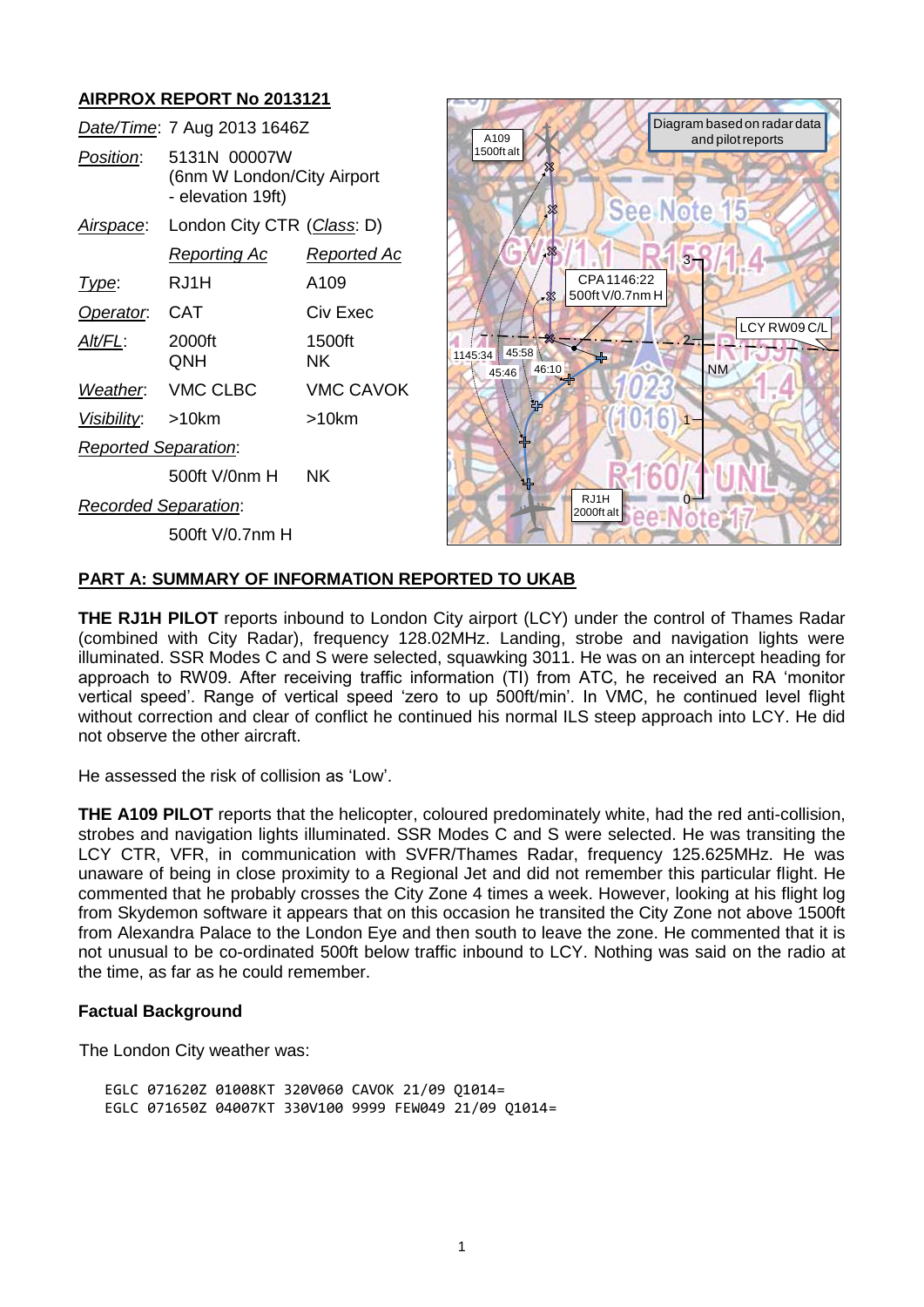MATS Part 1<sup>1</sup> states the ATC responsibilities for Class D airspace:'....Pass traffic information to IFR flights on VFR flights and give traffic avoidance advice if requested; Pass traffic information to VFR flights on IFR flights and other VFR flights'.

## **Analysis and Investigation**

## **CAA ATSI**

CAA ATSI had access to written reports from both pilots, area radar recordings, RTF recordings and transcripts of the City Radar/Thames Radar frequency and the LTC SVFR frequency. No controller reports were received.

At 1641:40 the A109 pilot was given a clearance to transit controlled airspace southbound not above altitude 1500ft, VFR, via Alexandra Palace and the London Eye. The A109 pilot was instructed to look out for IFR traffic on right-base for RW09 at London City, which would be 500ft above.

By 1644:40 the RJ1H pilot had been instructed to turn onto a heading of 360° and had been passed traffic information (TI) on the A109 as "*approaching from the north a helicopter will transit southbound not above one thousand five hundred feet VFR*" (Figure 1). This was acknowledged by the RJ1H pilot. The A109 pilot was passed updated TI on the RJ1H as being 6nm south and it would be turning right eastbound for the ILS.



Figure 1

At 1645:10 low level Short Term Conflict Alert (STCA) activated and at 1645:33 the A109 pilot reported visual with the RJ1H (Figure 2). The A109 pilot was informed that the RJ1H was just turning eastbound at 2000ft, descending on the ILS, and that "*if you route behind that traffic it'll help*". This was acknowledged by the A109 pilot.

 $\overline{a}$ 

<sup>&</sup>lt;sup>1</sup> MATS Part 1, Section 1, Chapter 2, Page 2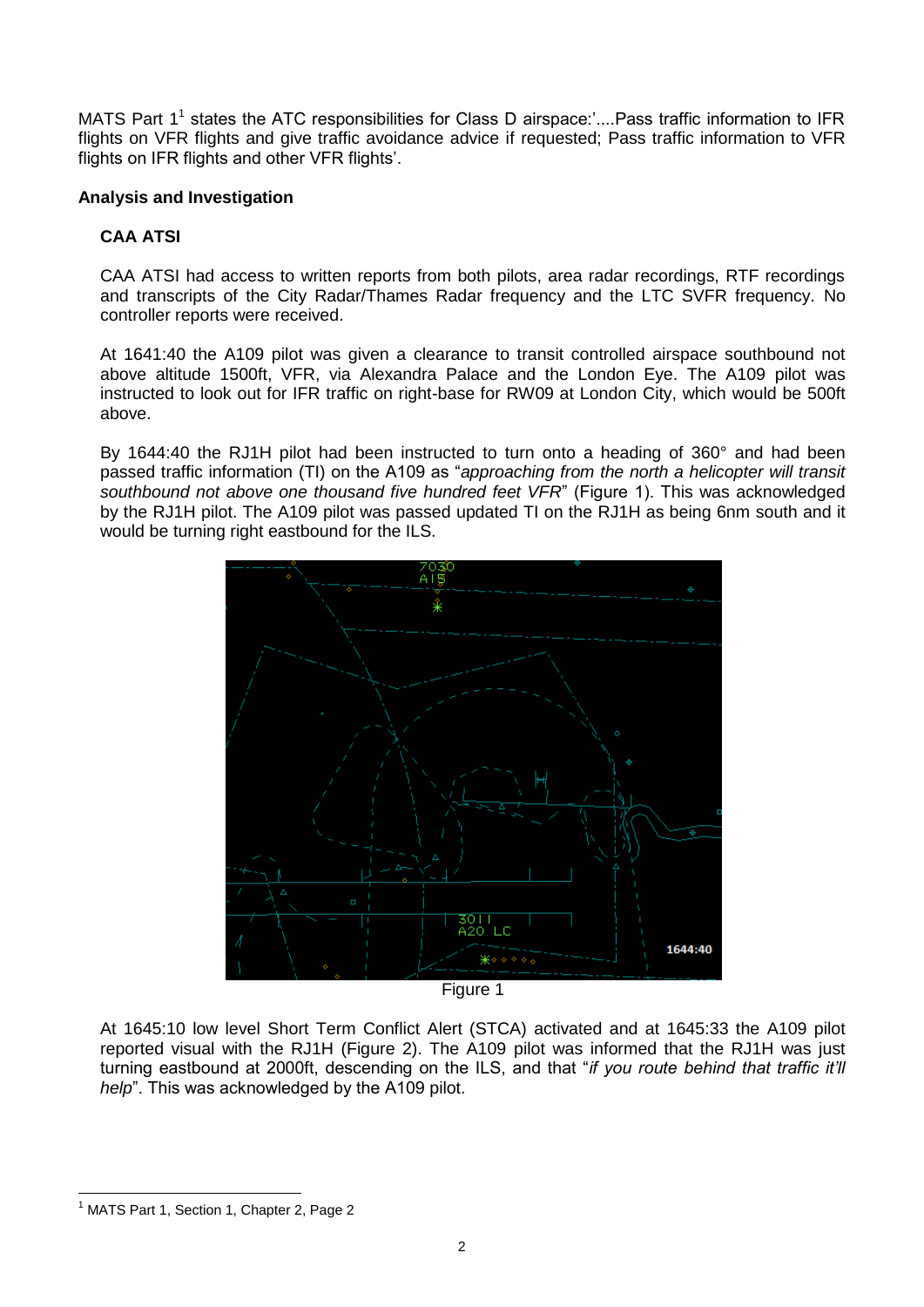

Figure 2

The RJ1H pilot was instructed to turn right heading 060° and cleared for the ILS approach. This was read back by 1645:40 (Figure 3).



Figure 3

At 1645:57 high level STCA activated.

At 1646:05 the A109 pilot reported being "*well behind*" the RJ1H (Figure 4).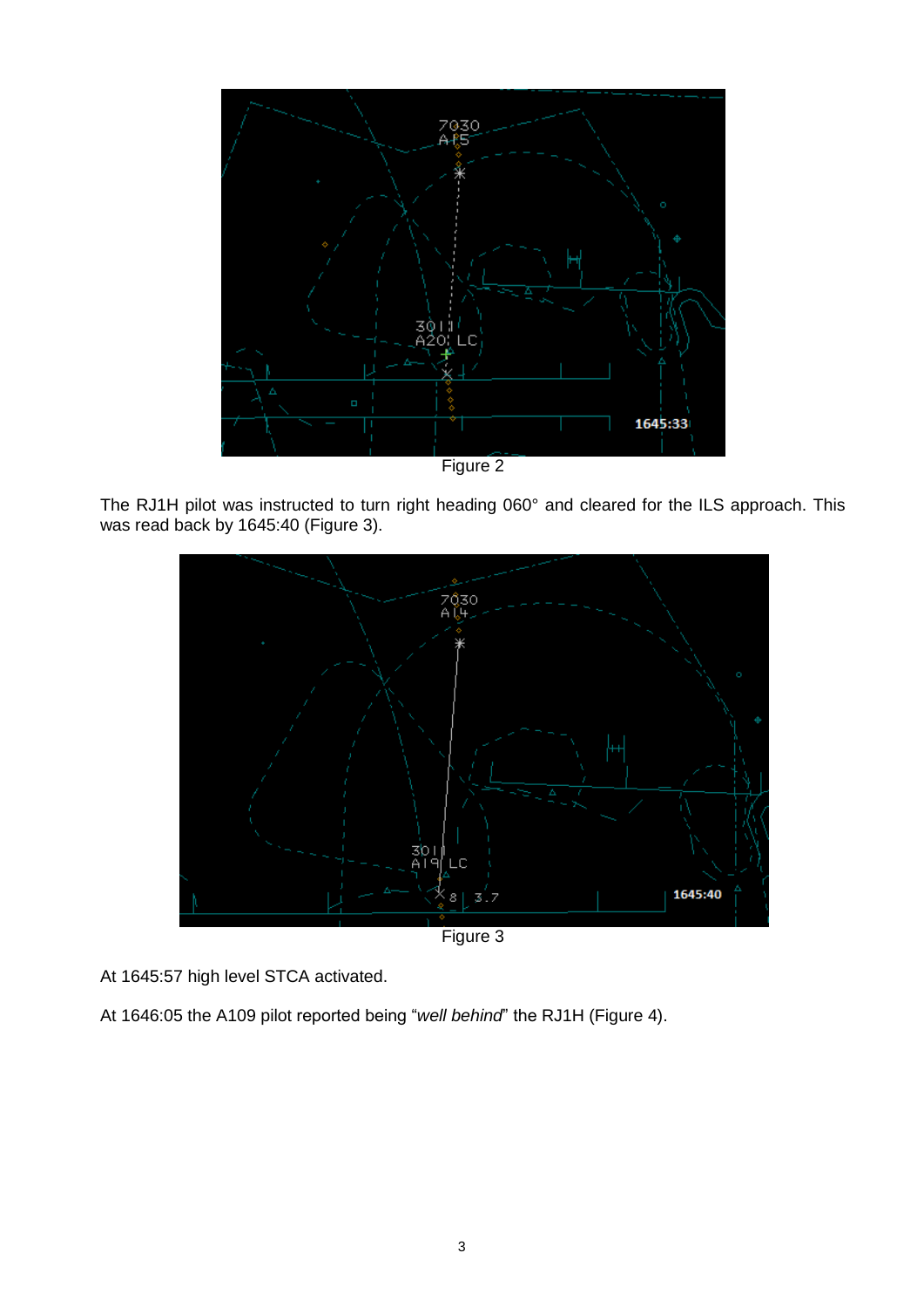

Figure 4

#### **Summary**

The Airprox occurred within Class D airspace. The RJ1H was operating on an IFR flight inbound to RW09 at LCY. The A109 was transiting the LCY CTR VFR, from north to south, crossing west of the airport. The controllers complied with their responsibilities for IFR/VFR traffic operating in Class D airspace i.e. TI was passed to the pilots of both aircraft. There is no requirement to provide standard separation between such flights. The RJ1H received a TCAS RA to monitor vertical speed and the A109, obtaining visual contact with the RJ1H, passed behind it.

### **PART B: SUMMARY OF THE BOARD'S DISCUSSIONS**

Information available included reports from the pilots of both aircraft, area radar recordings, transcripts of the relevant RT frequencies and reports from the appropriate ATC and operating authorities.

Before considering the Airprox itself, Board members commented that a number of similar Airprox reports had been filed by pilots of the operator of this RJ1H. All bar one involved aircraft inbound to RW09 at LCY receiving TCAS RAs concerning VFR aircraft 500-600ft below them in, or close to, the LCY CTR. It transpired that the associated airline's company mandatory occurrence reporting form automatically links the reporting of TCAS RAs to the reporting of Airprox.

The Board then considered the specific actions of the pilots on this occasion. Turning first to the RJ1H, the Board noted that this aircraft was inbound, IFR, to LCY and routeing to the ILS RW09 at 2000ft. ATC had informed the pilot about the A109, which had him in sight. The Board noted that the RJ1H pilot did not observe the A109 and that, subsequently, the RJ1H had received a TCAS RA because of its presence despite the fact that both pilots were complying with their respective instructions and operating normally within the airspace. The RJ1H pilot did not alter his flight profile as a result of the TCAS alert, because the associated RA instruction was simply to monitor vertical speed - level flight was within the required parameters. An airline pilot member confirmed that, as in other similar events, this was appropriate action to take in the circumstances.

Turning next to the A109 pilot, the Board noted that he had stated that he regularly transited the LCY CTR and that, although he could not recollect this flight, his log confirmed he was routeing south at 1500ft, in accordance with his ATC clearance, to pass west of LCY. The Board noted that he could not remember being in close proximity to RJ1Hs in general, was visual with the subject RJ1H, and was unconcerned about the incident. The RTF recording confirms that the pilot had been informed